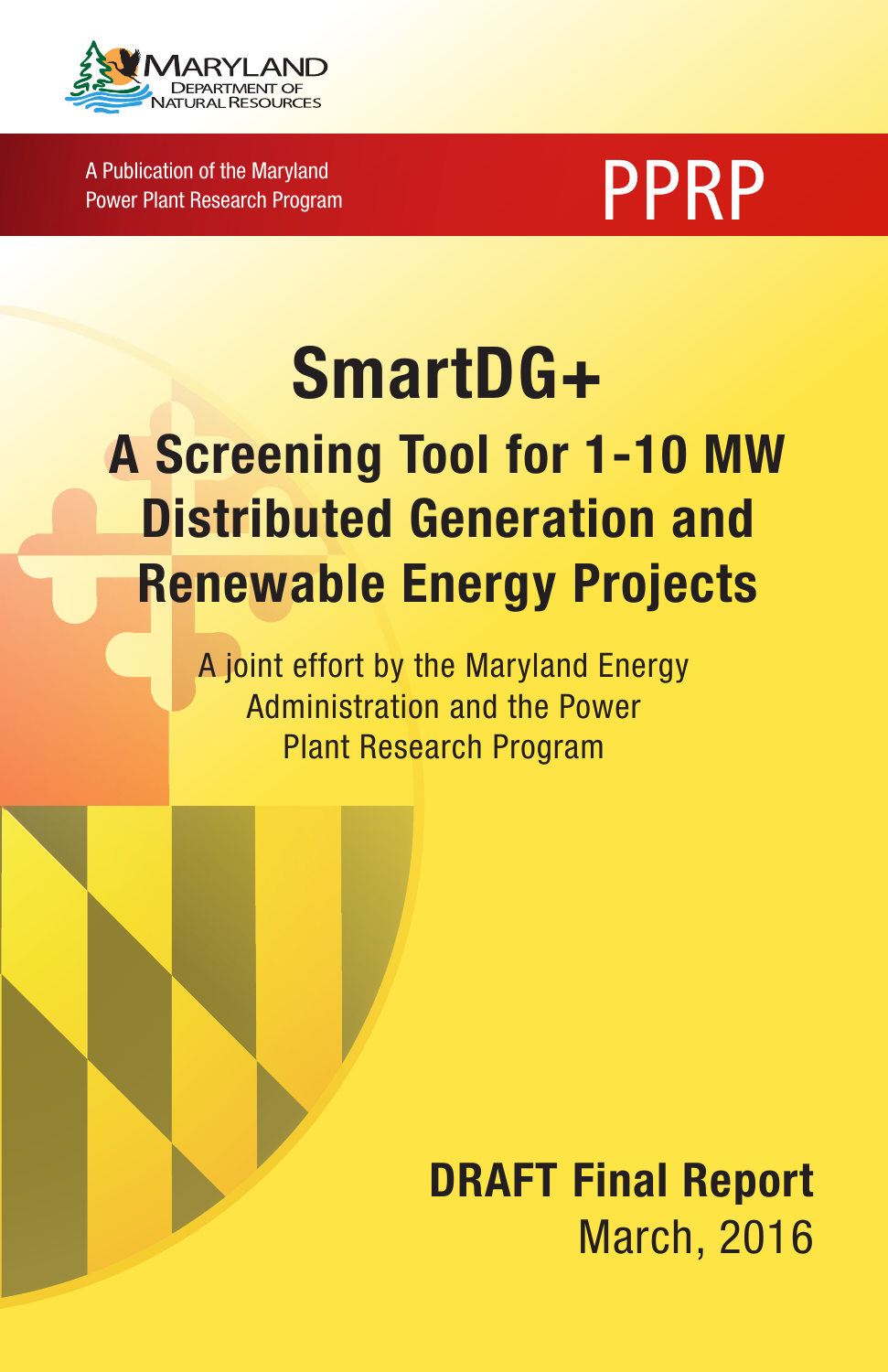## **TABLE OF CONTENTS**

#### Page

| 1.0 |  |  |  |
|-----|--|--|--|
|     |  |  |  |
|     |  |  |  |
|     |  |  |  |
| 2.0 |  |  |  |
|     |  |  |  |
|     |  |  |  |
|     |  |  |  |
|     |  |  |  |
|     |  |  |  |
|     |  |  |  |
|     |  |  |  |
|     |  |  |  |
|     |  |  |  |
|     |  |  |  |
|     |  |  |  |
|     |  |  |  |
|     |  |  |  |
|     |  |  |  |
|     |  |  |  |
|     |  |  |  |
|     |  |  |  |
|     |  |  |  |
| 3.0 |  |  |  |
|     |  |  |  |
|     |  |  |  |
|     |  |  |  |
| 3.4 |  |  |  |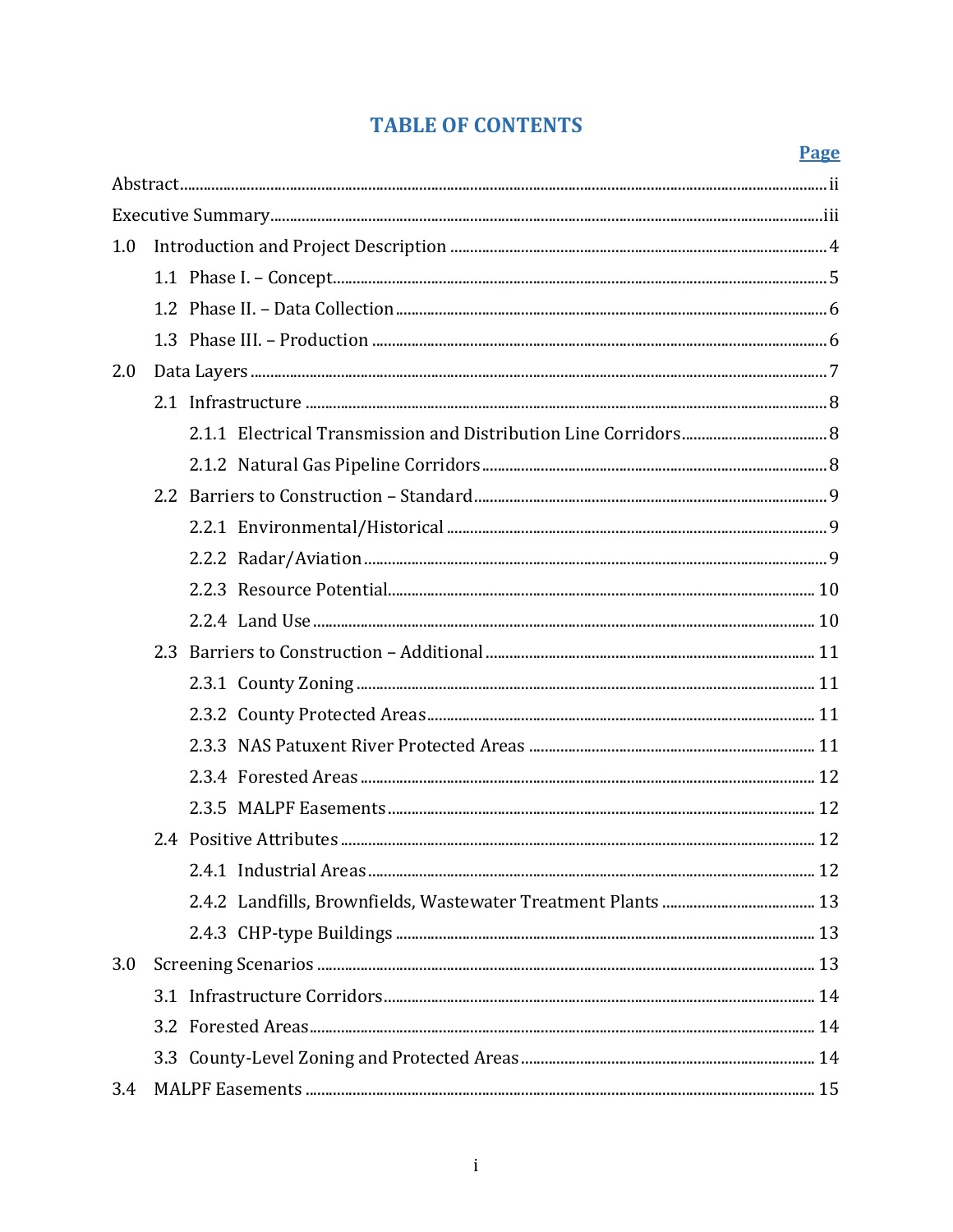## <span id="page-2-0"></span>**Abstract**

SmartDG+ is a free, online, map-based screening tool. It is intended to help developers and officials identify promising areas for the location of new distributed generation and renewable energy projects in Maryland. The tool focuses on screening factors of relevance to wind and solar projects between one and ten megawatts in size i.e., bigger than rooftop solar. In order to create SmartDG+, the Maryland Department of Natural Resources' Power Plant Research Program evaluated electrical lines throughout Maryland, gathered publically available data on numerous barriers to project construction, and met with county and utility officials to discuss local priorities and policies of relevance. This input is reflected in individual layers of the tool, as are the results of 16 static screening scenarios, which are intended to reflect differing preferences among developers. This report explains the development process for SmartDG+. It acts as a supplement to instructions for using SmartDG+, which are integrated into the online tool.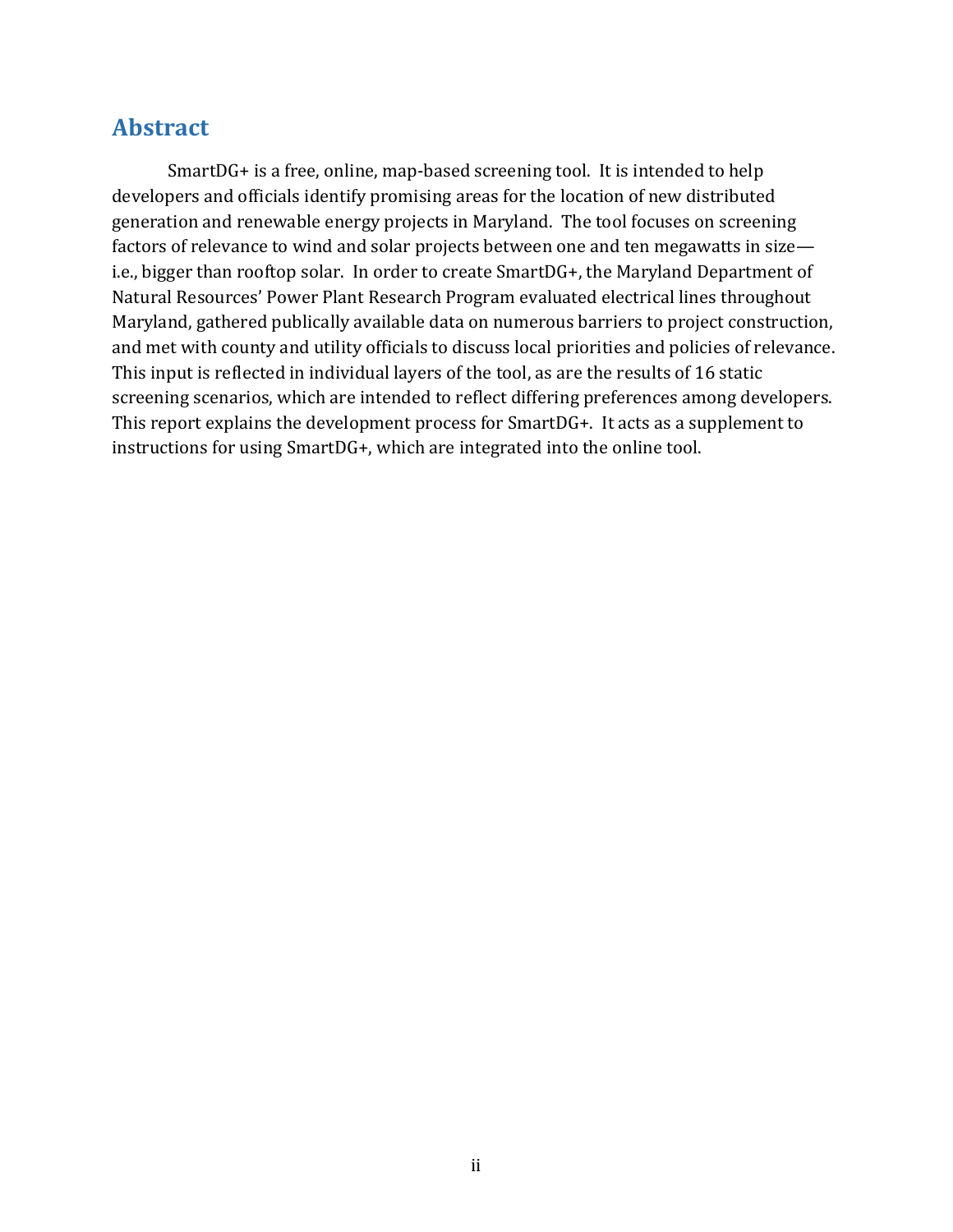## **SmartDG+ A Screening Tool for 1-10 MW Distributed Generation and Renewable Energy Projects**

## <span id="page-3-0"></span>**Executive Summary**

During 2014 and 2015, the [Maryland Energy Administration](http://energy.maryland.gov/Pages/default.aspx) (MEA) and the [Power](http://pprp.info/)  [Plant Research Program](http://pprp.info/) (PPRP), a division of the Maryland Department of Natural Resources, sponsored the creation of SmartDG+, a tool to help developers and officials identify promising areas for the location of new distributed generation (DG) and renewable energy (RE) projects in Maryland.

SmartDG+ is a free, online, map-based screening tool. It focuses on wind and solar projects between one and ten megawatts (MW) in size—i.e., bigger than rooftop solar.[1](#page-3-1) The tool also addresses siting factors of relevance to combined heat and power (CHP) projects, which are typically located in buildings with large electrical and thermal loads, such as larger commercial, institutional, and industrial facilities.

The linchpin of SmartDG+ is a statewide map of one- to four-mile-wide corridors surrounding electrical distribution and transmission lines that appear capable of accommodating the output of new 1-10 MW generation projects. Within these corridors, the tool shows areas that remain promising after various static screening scenarios involving resource availability, land use, protected areas, county zoning, and more—have been applied. The screening results are shown as three technology-specific data layers:

- 1. Possible areas for solar;
- 2. Possible areas for wind; and
- 3. Possible areas for CHP.

l

SmartDG+ combines field-gathered infrastructure assessments with state- and county-level screens, in order to help those involved in planning projects (developers, state agencies, and local leaders) save time and make better informed decisions about where to focus further research.

This report provides an overview of SmartDG+, explains the purpose of the tool's data layers and siting scenarios, and describes how each was developed. It acts as a supplement to instructions for using SmartDG+, which are integrated into the online tool.

<span id="page-3-1"></span><sup>1</sup> One MW of solar requires ~five acres of land; one MW of wind requires ~two acres of land.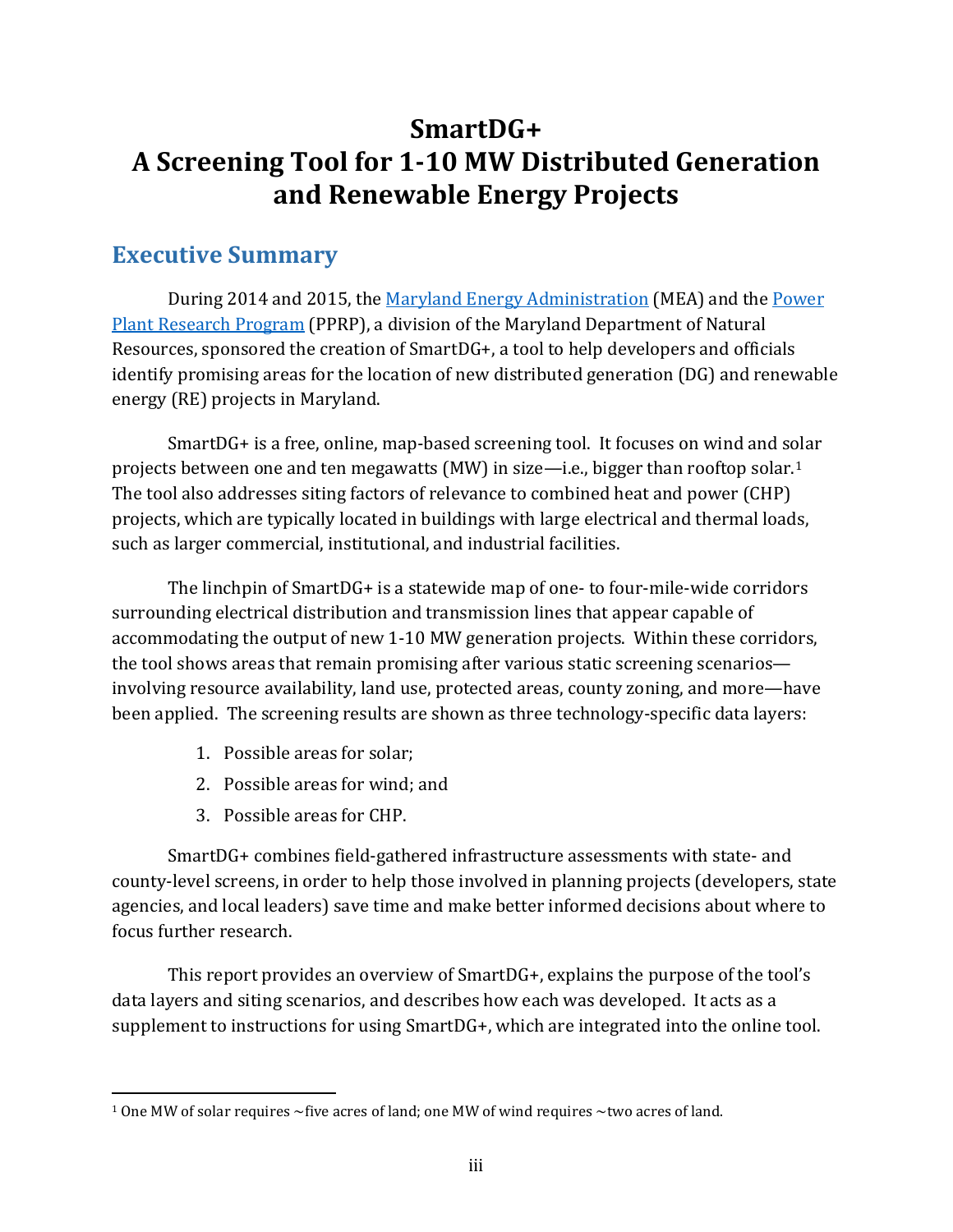## <span id="page-4-0"></span>**1.0 Introduction and Project Description**

Over the past few years, many wind and solar project developers have approached MEA, as well as county planning and zoning representatives, seeking guidance on where new generation projects would be most feasible throughout Maryland and within individual counties. The goal of SmartDG+ is to provide a neutral platform for information that is often siloed, thus facilitating initial research by DG and RE project developers, future dialogue about specific projects, and proactive planning by communities. Some of this information has been generated specifically for the tool. Other information has been translated into a graphical format for the first time.

SmartDG+ has two objectives: (1) to compile and develop statewide information for several basic factors considered for 1-10 MW project siting; and (2) to develop a tool to facilitate "desktop-level" screening of regions of the State that are more favorable for future 1-10 MW project development.

SmartDG+ is designed to help identify potential areas for development, rather than specific sites. Any areas identified as potentially suitable would have to be evaluated further with respect to critical environmental and socioeconomic factors. In addition, coordination with local utilities and government entities would be required.

PPRP took the lead in developing SmartDG+, in close consultation with MEA. The project was split into three phases, summarized in Figure 1 and described in further detail below.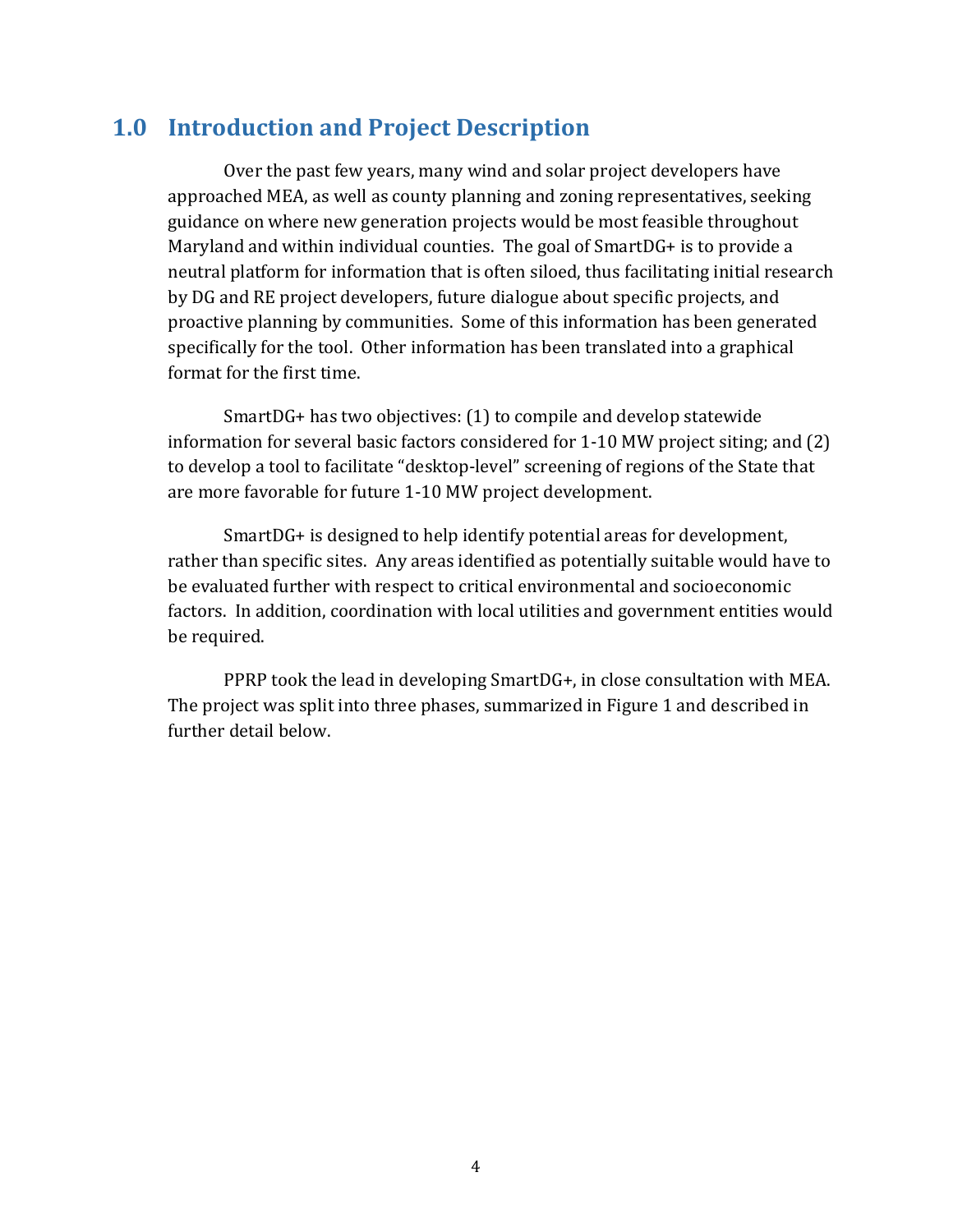

**Figure 1. SmartDG+'s Development Phases**

#### <span id="page-5-0"></span>**1.1 Phase I. – Concept**

In order to identify appropriate screening criteria, PPRP reviewed a wide range of sources, including: technology-specific guidebooks and fact sheets; studies of CHP/wind/solar technical potential; and prior siting suitability studies. PPRP vetted its draft criteria with subject experts at the Maryland Department of Business and Economic Development (DBED), the Maryland-District of Columbia-Virginia division of the Solar Energy Industries Association (MDV-SEIA), MEA, and PPRP. As a result of these discussions, PPRP made changes to the screening criteria to reflect advances in wind turbine design, incorporate defense-related restrictions on wind turbine or solar panel placement, and protect landowners from unwanted solicitation. The revised screening criteria can be grouped as follows:

- Electrical line proximity (and, for CHP, natural gas pipeline proximity);
- Renewable resource availability (only applies to wind; solar insolation is viable throughout the State and CHP typically uses natural gas);
- Protected lands (environmental, historic, and some federal) and road accessibility; and
- Incompatible land use or zoning.

PPRP developed a prototype map focused on the four counties of the southern Eastern Shore (Dorchester, Somerset, Wicomico, and Worcester) in order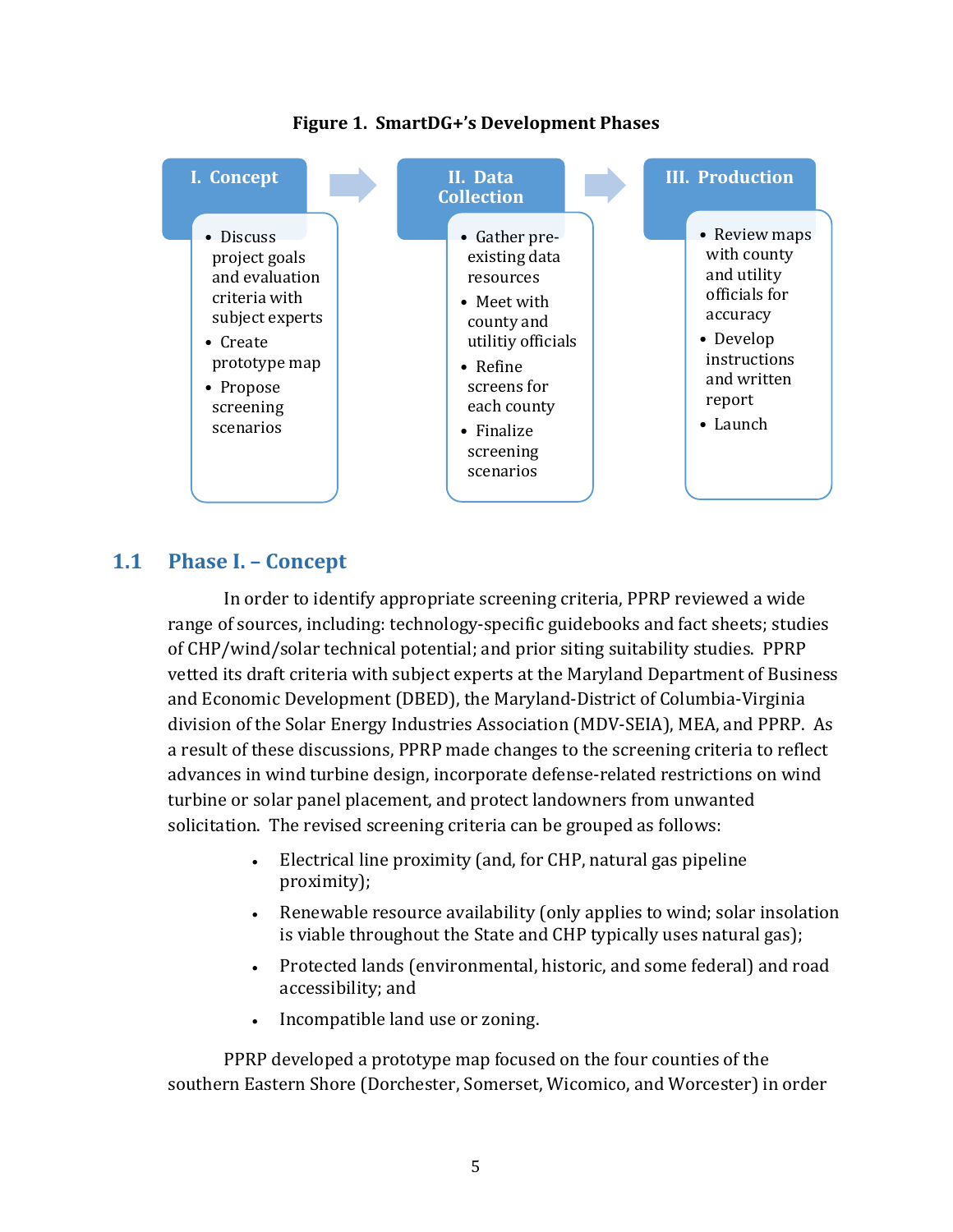to test the screening methodology and receive early input from officials in a region where interest in solar development has been rapidly increasing.

Simultaneously, PPRP developed a set of 16 possible screening scenarios intended to capture differing preferences among DG and RE project developers. For example, developers of larger generation projects might have a higher tolerance for construction-related expenses, such as land-clearing and project interconnection.

#### <span id="page-6-0"></span>**1.2 Phase II. – Data Collection**

PPRP conducted extensive fieldwork by electric transmission and distribution system engineers to assess electrical line infrastructure throughout the State. The information for SmartDG+'s other state-level screens was gathered primarily from pre-existing, publically available Geographic Information System (GIS) files hosted by: DNR [\(http://dnrweb.dnr.state.md.us/gis/data/\)](http://dnrweb.dnr.state.md.us/gis/data/); the Maryland Department of Planning (MDP)

[\(http://www.mdp.state.md.us/OurProducts/downloadFiles.shtml\)](http://www.mdp.state.md.us/OurProducts/downloadFiles.shtml); and Maryland's Mapping and GIS data portal (MD *iMap*) [\(http://data.imap.maryland.gov/\)](http://data.imap.maryland.gov/).

Next, PPRP met with staff from county planning and economic development offices throughout the State, as well as several of the State's electric utilities including Pepco Holdings International (the parent company of Pepco and Delmarva Power), Southern Maryland Electric Cooperative, and Choptank Electric Cooperative. During these meetings, PPRP demonstrated the prototype tool and offered to incorporate county- or utility-specific information (e.g., local solar or wind ordinances, local protected areas, utility substation constraints, etc.) that could provide additional guidance to developers and other interested parties. This information was later gathered through follow-up correspondence and research. PPRP also gathered feedback on its proposed screening scenarios, which led to the addition of two scenarios related to Maryland Agricultural Land Preservation Foundation easements.

#### <span id="page-6-1"></span>**1.3 Phase III. – Production**

After incorporating county- and utility-specific data, PPRP vetted the revised maps with its contacts to ensure that their input had been accurately reflected. It should be noted, however, that county regulations and zoning, infrastructure availability, and other factors can change over time. SmartDG+ may not reflect the current status of these factors. While annual updates to SmartDG+ are anticipated, the tool will not be continuously updated.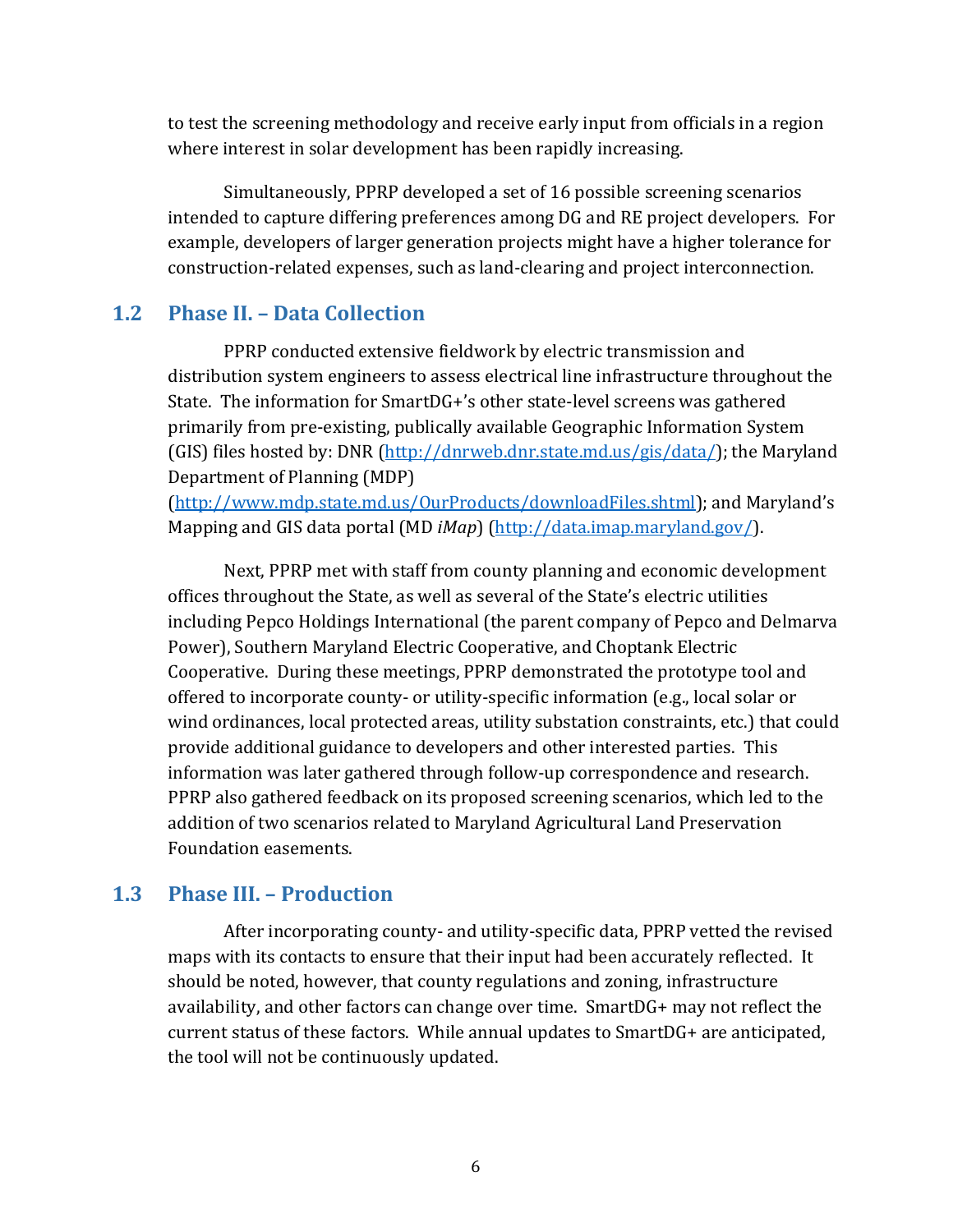## <span id="page-7-0"></span>**2.0 Data Layers**

Each of the screens utilized in SmartDG+ corresponds to a data layer in the tool, as does each type of "bonus" information that can be superimposed on the screening results. These data layers are static. Viewers can make them visible, invisible, or transparent. They can also click on points of interest (POI) within a layer to pull up further information, such as the name, type, and size of a building; historic landmark; environmental easement, etc. Table 1 below provides an overview of the data layers in SmartDG+. The rest of this section provides specific discussions of how and why each data layer was developed.

| <b>Table 1. SmartDG+ Data Layers</b>                                     |                                                                                                             |  |  |  |
|--------------------------------------------------------------------------|-------------------------------------------------------------------------------------------------------------|--|--|--|
| <b>Type of Layer</b>                                                     | <b>Brief Description</b>                                                                                    |  |  |  |
| <b>Infrastructure Corridors</b>                                          |                                                                                                             |  |  |  |
| <b>Electrical Transmission and</b><br><b>Distribution Line Corridors</b> | Shows areas within one-half to two miles of robust transmission or<br>distribution lines                    |  |  |  |
| Natural Gas Pipeline Corridors                                           | Shows areas within one-half to two miles of robust natural gas<br>pipelines (only relevant to CHP projects) |  |  |  |
| <b>Barriers to Construction</b>                                          |                                                                                                             |  |  |  |
| Standard - applied in all SmartDG+ screening scenarios                   |                                                                                                             |  |  |  |
| Environmental/Historic                                                   | Shows areas of strong cultural or environmental importance                                                  |  |  |  |
| Radar/Aviation                                                           | Shows areas near airports where wind turbines are discouraged or<br>prohibited                              |  |  |  |
| <b>Resource Potential</b>                                                | Shows areas where wind speeds are not strong enough for large-<br>scale wind turbines to be economical      |  |  |  |
| Land Use                                                                 | Shows high-density residential areas, which are considered<br>incompatible 1+ MW wind or solar projects     |  |  |  |
| Additional - can be added voluntarily by users                           |                                                                                                             |  |  |  |
| <b>County Zoning</b>                                                     | Shows areas where county zoning ordinances explicitly prohibit 1+<br>MW wind or solar projects              |  |  |  |
| <b>County Protected Areas</b>                                            | Shows areas that may protected from development by county-level<br>regulations                              |  |  |  |
| <b>Naval Air Station Patuxent River</b><br><b>Protected Areas</b>        | Shows areas near NAS Patuxent River where 1+ MW wind or solar<br>projects may interfere with DOD activities |  |  |  |
| <b>Forested Areas</b>                                                    | Shows forested lands, which may be incompatible with 1+ MW<br>wind or solar projects                        |  |  |  |
| <b>MALPF Easements</b>                                                   | Shows areas that have been designated as Maryland Agricultural<br>Land Preservation Foundation easements    |  |  |  |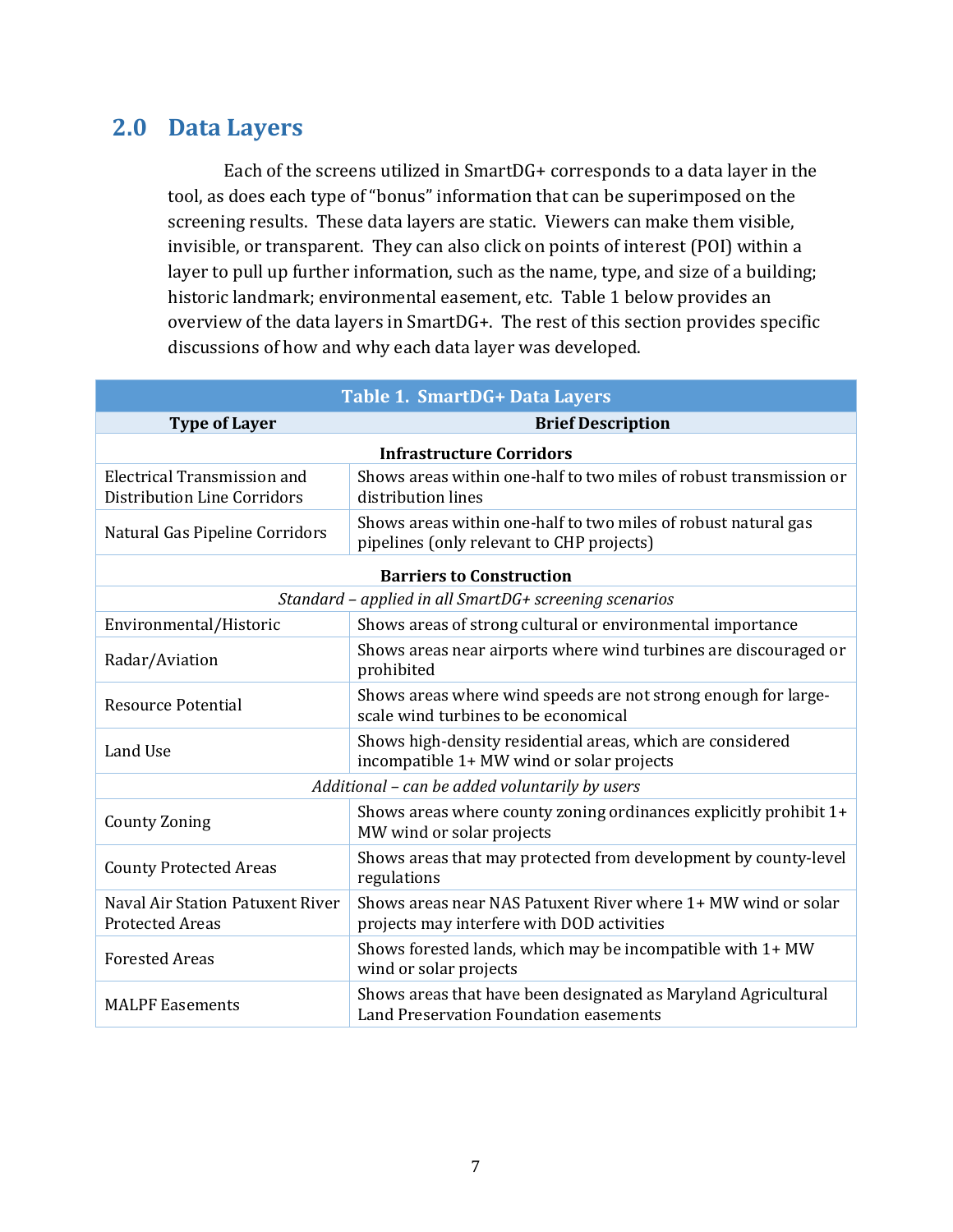| Table 1. SmartDG+ Data Layers<br>(cont'd)                     |                                                                                                                                                             |  |  |
|---------------------------------------------------------------|-------------------------------------------------------------------------------------------------------------------------------------------------------------|--|--|
| <b>Type of Layer</b>                                          | <b>Brief Description</b>                                                                                                                                    |  |  |
| <b>Positive Attributes</b>                                    |                                                                                                                                                             |  |  |
| <b>Industrial Areas</b>                                       | Shows industrial areas where DG and RE projects may avoid<br>disturbing residences                                                                          |  |  |
| Landfills, Brownfields,<br><b>Wastewater Treatment Plants</b> | Shows areas where DG and RE projects can often complement<br>other activity or revitalize land that is not in use                                           |  |  |
| <b>CHP-type Buildings</b>                                     | Shows types of buildings (e.g., hospitals and universities) that<br>often have large enough thermal and electrical loads to make CHP<br>projects economical |  |  |

## <span id="page-8-0"></span>**2.1 Infrastructure**

#### <span id="page-8-1"></span>**2.1.1 Electrical Transmission and Distribution Line Corridors**

Description and Importance – As noted earlier, SmartDG+ shows corridors surrounding high-voltage electric distribution and transmission li[ne](#page-8-3)s that PPRP judged robust enough to absorb up to a 10-MW generation project. <sup>2</sup> Transmission and/or distribution lines are important to projects of between 1 and 10 MW because developers usually intend to contribute power to the grid. In general, developers prefer to limit the length of interconnection lines to two miles or less. Within these distances, developers are better able to recoup the co[st](#page-8-4) of necessary energy infrastructure build-outs and deal with right-of-way issues.3

Data Source(s) and Tasks Conducted to Develop Layer – PPRP based its depiction of electric utility corridors on publically available maps, aerial photography files, and extensive fieldwork to ascertain the location, voltage, and type of utility lines throughout the State. (SmartDG+ only shows 3-phase lines.) The population centers near Washington, D.C. and Baltimore, however, were not assessed. While these areas have ample electrical infrastructure, small lot sizes and high land values functionally preclude wind or solar projects of between 1 and 10 MW, except in brownfield locations.

#### <span id="page-8-2"></span>**2.1.2 Natural Gas Pipeline Corridors**

 $\overline{\phantom{a}}$ 

Description and Importance – The map shows a two-mile-wide corridor surrounding gas transmission lines, which PPRP judged to be robust enough to provide fuel for CHP projects as large as 10 MW. As with electric lines, developers

<span id="page-8-4"></span><span id="page-8-3"></span><sup>2</sup> Further discussion of each corridor is found in Section 3.0, which describes SmartDG+'s siting scenarios. <sup>3</sup> Sometimes, substation upgrades are needed before a new project can be added to a particular substation. Since substation capabilities are very site-specific, it is best to seek up-to-date information directly from utilities.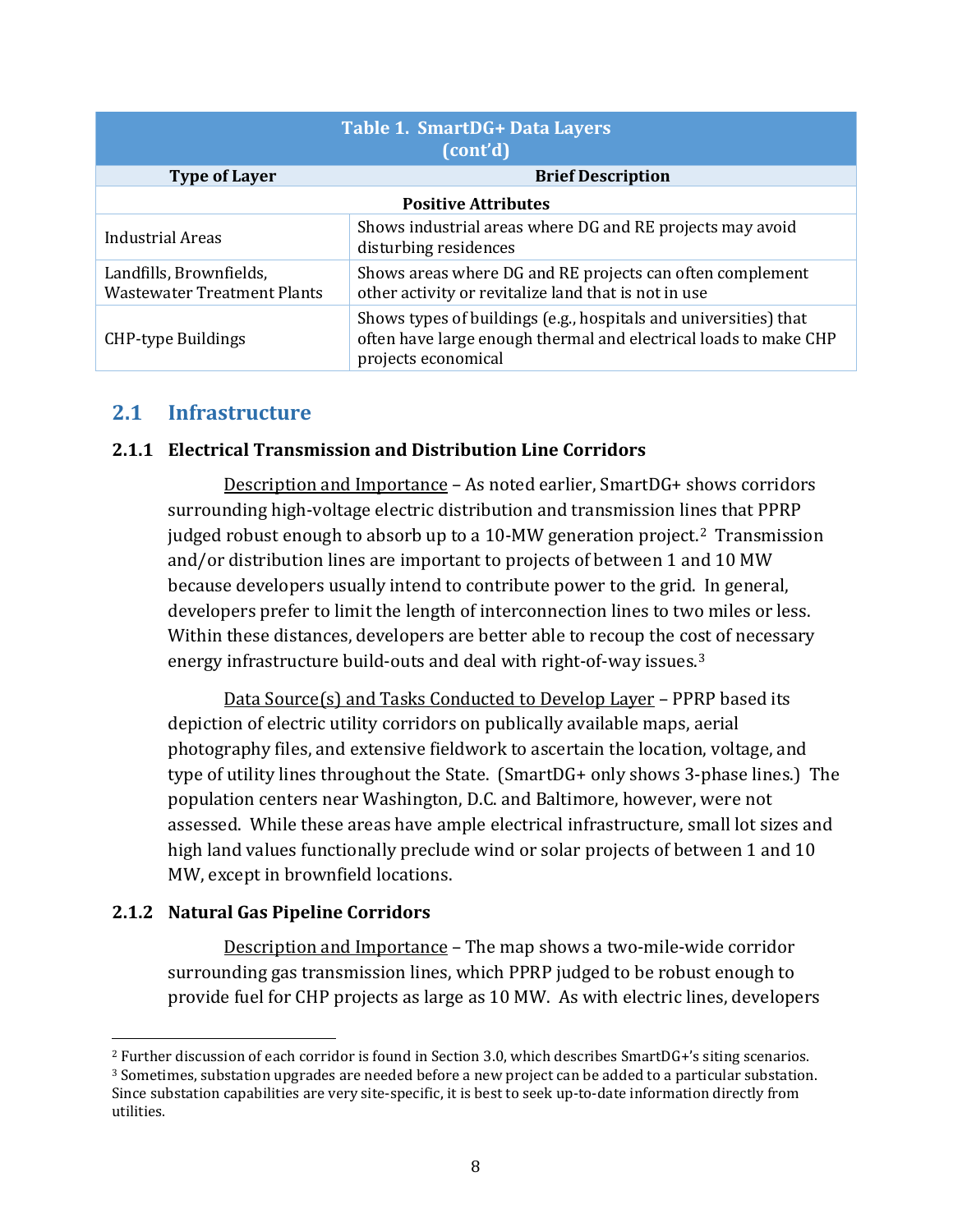typically limit the length of gas interconnection lines to not more than two miles, due to construction costs and right-of-way issues.

Data Source(s) and Tasks Conducted to Develop Layer – PPRP based its corridors on pre-existing gas transmission line maps furnished by Platts.

## <span id="page-9-0"></span>**2.2 Barriers to Construction – Standard**

#### <span id="page-9-1"></span>**2.2.1 Environmental/Historical**

Description and Importance – This layer identifies three types of protected lands: (1) environmental (includes: Maryland Environmental Trust easements; Maryland Forest Conservation easements; Maryland Rural Legacy Areas; private conservation properties, federally-owned protected areas, and county-owned parks); (2) historic (includes Maryland Historical Trust preservation easements and sites on either the National Register of Historic Places or the Maryland Inventory of Historic Properties); (3) wetlands (includes Wetlands of Special State Concern (WSSC)). Collectively, the contents of this layer provide information about areas to potentially avoid due to heightened environmental, recreational, or historic importance.[4](#page-9-3)

Data Source(s) and Tasks Conducted to Develop Layer – The lands protected for environmental purposes are available as a combined data set from DNR, which also provides the data set for WSSC. The data sets for historic areas are available from MD *iMap*. PPRP projected all these data sets into the appropriate coordinate system.[5](#page-9-4) In addition, PPRP added a 100-foot buffer around the WSSC to reflect prohibitions against development near these areas.

#### <span id="page-9-2"></span>**2.2.2 Radar/Aviation**

 $\overline{\phantom{a}}$ 

Description and Importance – This layer shows all regional airports, including fields with landing strips. Each of these sites is surrounded by a circular "buffer zone" with a three-mile radius. Since commercial-scale wind turbines can interfere with radar activity at airports, wind farms are discouraged within three miles of an airport. In addition, Patuxent River Naval Air Station (Pax River) is surrounded by a buffer zone with a 46-mile radius. Pax River serves as a testing center for naval aviation systems, including radar systems. Numerous state and

<span id="page-9-4"></span><span id="page-9-3"></span><sup>4</sup> DNR-managed lands are not included in this layer, since DNR is open to considering power generation projects on lands managed by the Department. Maryland Agricultural Land Preservation (MALP) easements are also not included in this layer since DG projects are permissible on these easements, under certain circumstances. A clickable layer in SmartDG+ permits viewers to see where MALP easements are located. <sup>5</sup> There are two common types of coordinate systems used in GIS: (1) spherical coordinate systems such as latitude-longitude; and (2) projected coordinate systems which translate the Earth's surface into a twodimensional Cartesian coordinate plane. Any data set with a well-defined coordinate system can be automatically integrated with other data sets by being projected into one consistent coordinate system.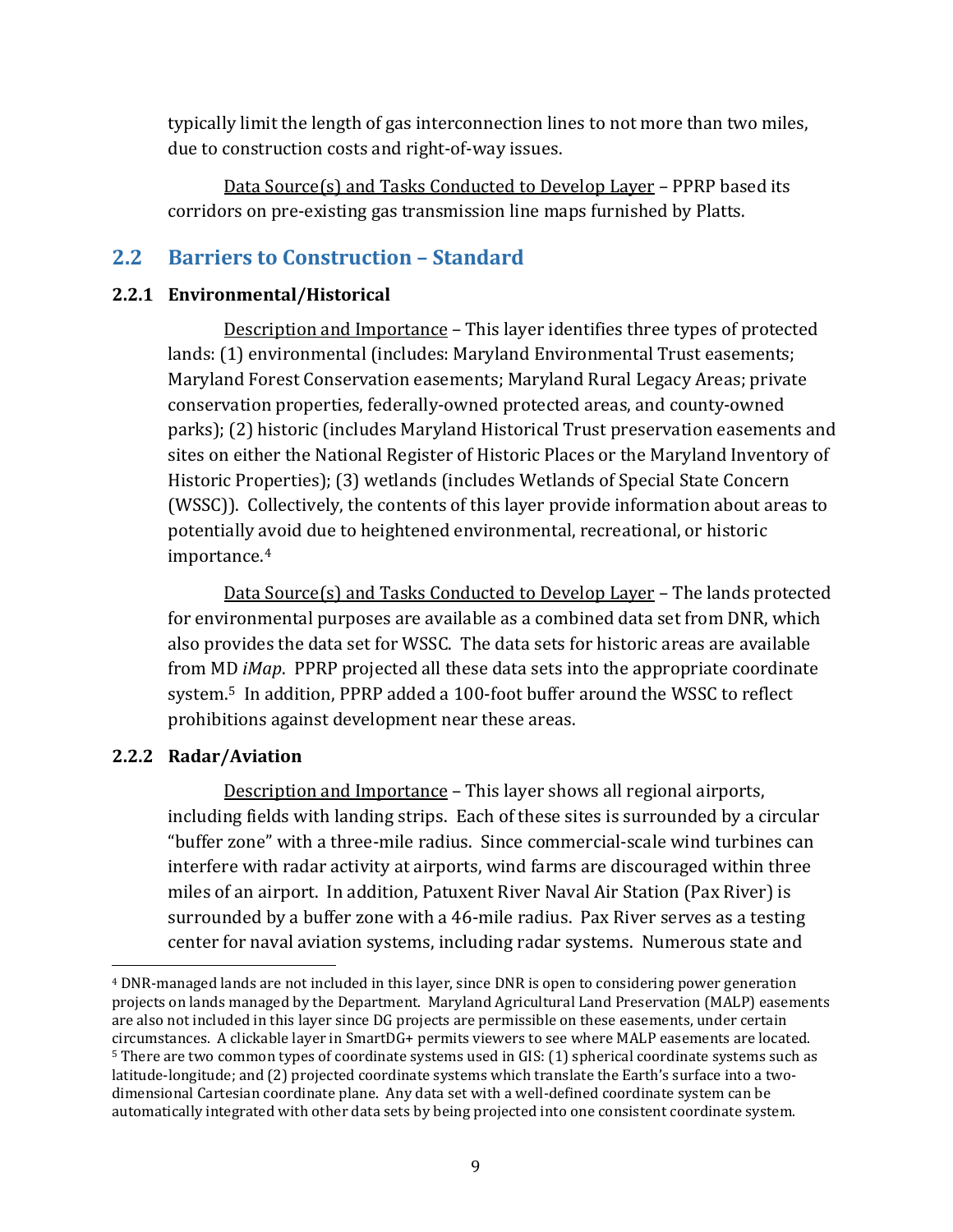federal laws have been passed in recent years to prevent wind turbines from interfering with Pax River activities.

Data Source(s) and Tasks Conducted to Develop Layer – PPRP obtained the airport data set from the Maryland Department of Transportation (MDOT) State Highway Administration's (SHA's) Points of Interest database, projected it into the appropriate coordinate system, and created the buffer zones representations using GIS editing tools.

#### <span id="page-10-0"></span>**2.2.3 Resource Potential**

Description and Importance – This layer is based on average annual wind speeds at 100 meters, the height at which many commercial-scale wind turbine blades are now mounted. Areas with wind speeds under 5.5 meters/second were judged to be unsuitable for large wind turbines.<sup>[6](#page-10-2)</sup>

Data Source(s) and Tasks Conducted to Develop Layer – The data for this layer was developed by AWS Truepower, a renewable energy consulting firm that works in partnership with the U.S. Department of Energy's National Renewable Energy Laboratory (NREL). PPRP obtained the data from AWS, and used a GISbased editing function to identify areas with wind speeds under 5.5 meters/second from the entire spectrum of wind speeds.

#### <span id="page-10-1"></span>**2.2.4 Land Use**

Description and Importance – This layer was derived from the Maryland Department of Planning's (MDP's) Statewide Land Use/Land Cover map, which classifies land areas into 13 distinct types of land use (e.g., low- to high-density residential, commercial, industrial) or land cover (e.g., agriculture, forest). Highdensity residential areas are shown because such areas present significant barriers to wind or solar projects between 1 and 10 MW. Specifically, high-density residential areas rarely have open land plots that are larger than two acres. Moreover, the high cost of such plots, where they exist, makes higher-revenue uses more attractive than generation projects.

Data Source(s) and Tasks Conducted to Develop Layer – PPRP obtained the Land Use/Land Cover map from the MDP, projected it into the appropriate coordinate plane, and extracted the relevant type of land use.

<span id="page-10-2"></span><sup>6</sup> No screen for solar insolation was created because, barring local shading, average annual solar insolation is strong enough for PV projects to be economically viable throughout Maryland. l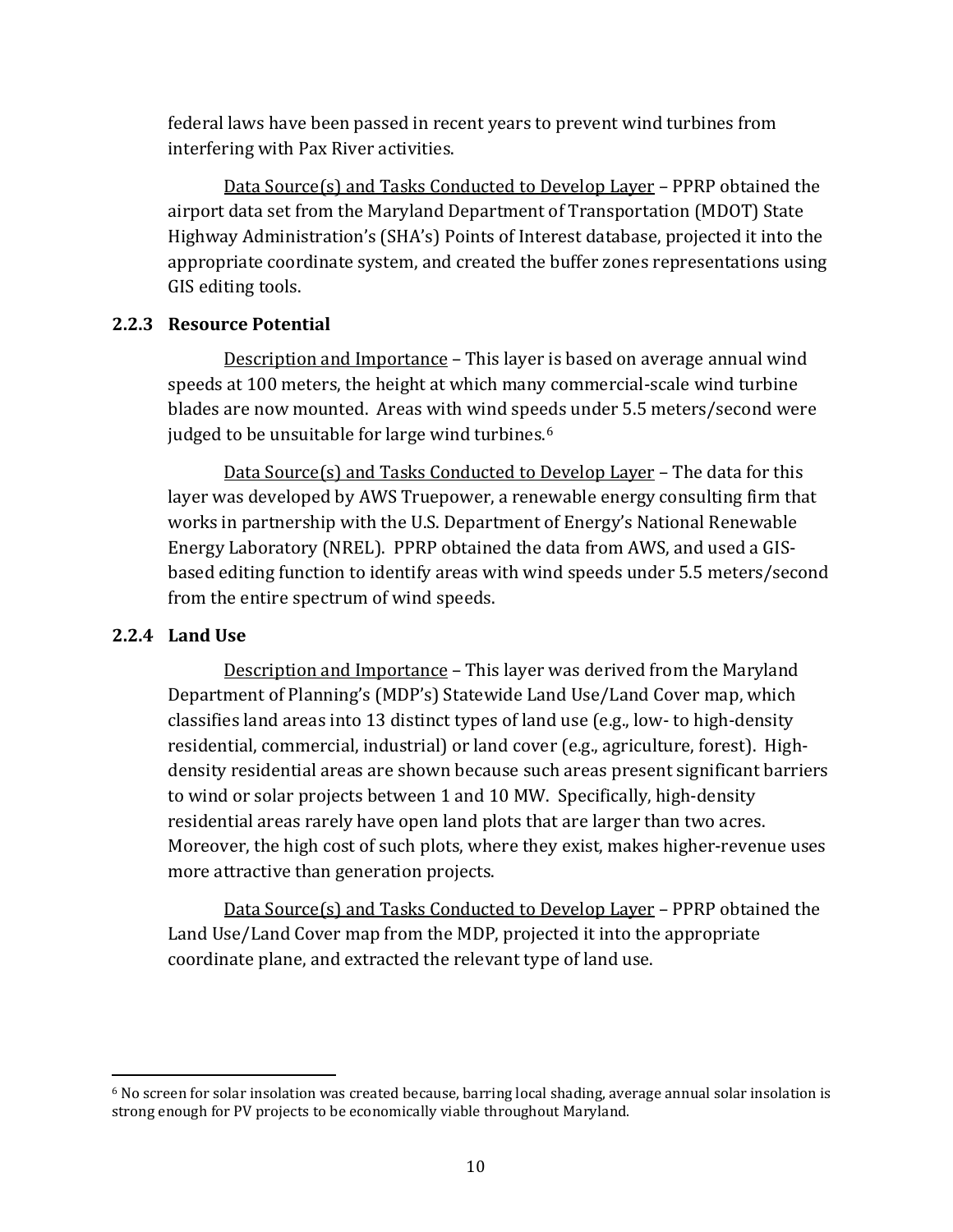## <span id="page-11-0"></span>**2.3 Barriers to Construction – Additional**

#### <span id="page-11-1"></span>**2.3.1 County Zoning**

Description and Importance – These layers show county zoning districts where 1- to 10-MW wind or solar projects are explicitly discouraged. Many of Maryland's counties have passed regulations to guide the siting of 1-10 MW wind and/or solar projects. Usually, this guidance lists zoning districts where such projects would be permitted, and notes any special requirements that must be met. SmartDG+ simplifies matters by excluding areas where county zoning prohibits all 1-10 MW projects wind or solar projects. Beyond this, further research will be needed to understand the specific nature of each county's regulations. Also, within municipalities, additional/other rules may apply.

Data Source(s) and Tasks Conducted to Develop Layer – Data sets for these layers were provided by the county officials with whom PPRP met or sourced from a given county's web portal for GIS data sets. PPRP collected any wind- or solarspecific zoning language that could be located in a county's zoning ordinance, imported each county's entire zoning district data set, and then extracted the relevant districts in GIS. In order to ensure the accuracy of these layers, PPRP vetted its interpretation of each county's zoning language with its county contacts and provided early access to SmartDG+ to county contacts, so they could review the corresponding zoning layer in its visual format.

#### <span id="page-11-2"></span>**2.3.2 County Protected Areas**

Description and Importance – These layers show areas identified by county officials as potentially posing a barrier to 1-10 MW wind or solar projects. These areas are typically protected at the county level due to their environmental importance.

Data Source(s) and Tasks Conducted to Develop Layer – Data sets for these layers were provided by the county officials. PPRP included all areas that were recommended for inclusion by county officials.

#### <span id="page-11-3"></span>**2.3.3 NAS Patuxent River Protected Areas**

Description and Importance – These layers show areas where 1+ MW wind or solar projects would potentially pose a barrier to DOD activities at Naval Air Station Patuxent River. One layer represents the Atlantic Test Range (ATR) High Risk of Adverse Impact Zone (HRAIZ) for wind energy development. (This HRAIZ is being revised based on findings from the Massachusetts Institute of Technology. An updated version should be completed in 2016.) The second layer shows two smaller, circular Areas of Concern for solar projects around NAS Patuxent River and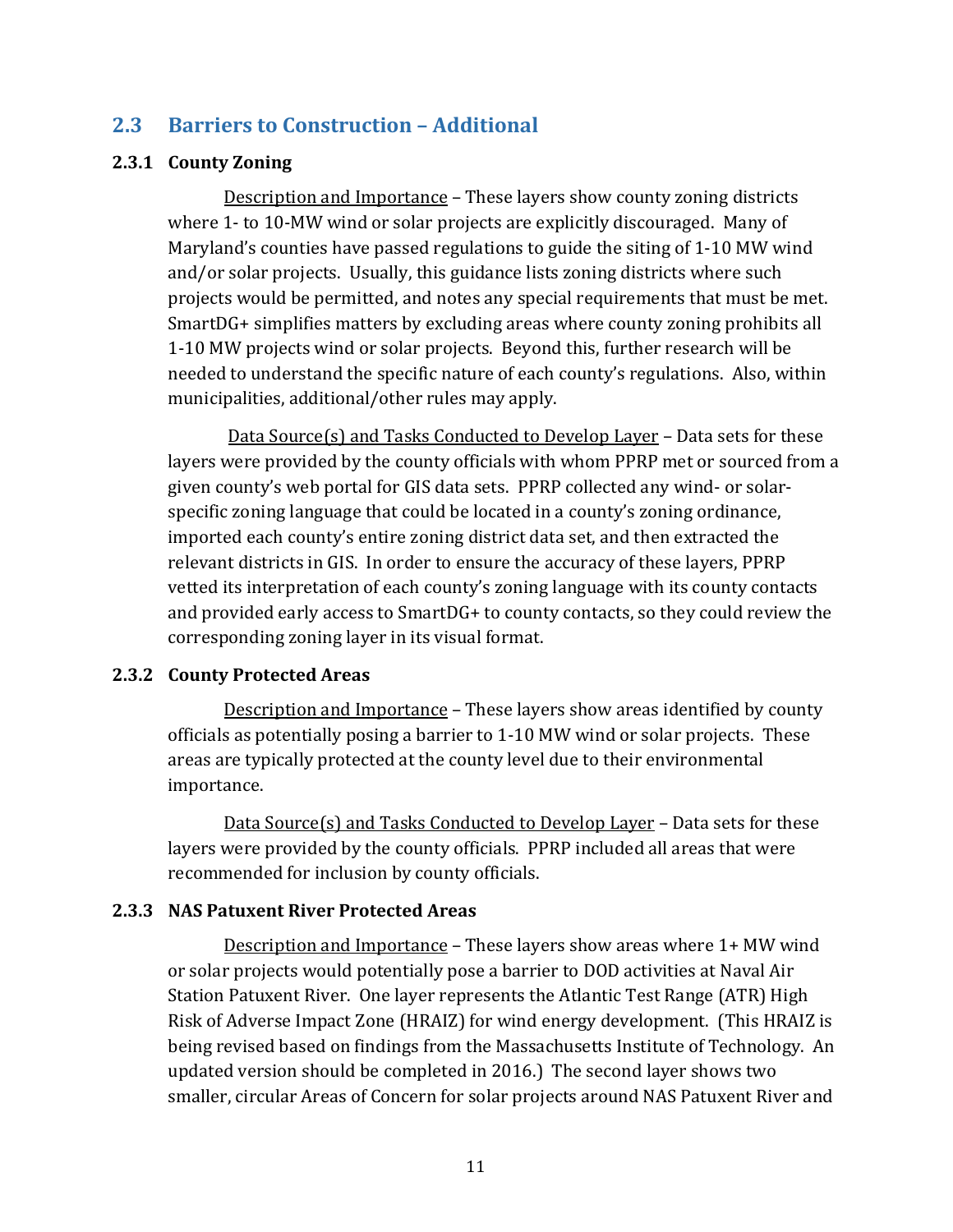nearby Webster Field. Anyone considering development in these areas should contact the ATR office at (301) 757-4822/christopher.jarboe@navy.mil or the DOD Siting Clearinghouse at osd.dod-siting-clearinghouse@mail.mil.

Data Source(s) and Tasks Conducted to Develop Layer – PPRP had a phone conversation with NAS Patuxent River officials, who then provided the data sets for these layers via email.

#### <span id="page-12-0"></span>**2.3.4 Forested Areas**

Description and Importance – This layer was derived from the Maryland Department of Planning's (MDP's) Statewide Land Use/Land Cover map, which classifies land areas into 13 distinct types of land use. Forested areas are shown because such areas present significant barriers to wind or solar projects between 1-10 MW. Specifically, many RE developers avoid forested areas, given the expense of cutting, clearing, and in some cases planting substitute trees, as required by Maryland's Forest Conservation Act.

Data Source(s) and Tasks Conducted to Develop Layer – PPRP obtained the Land Use/Land Cover map from the MDP, projected it into the appropriate coordinate plane, and extracted the relevant type of land cover.

#### <span id="page-12-1"></span>**2.3.5 MALPF Easements**

Description and Importance – This layer was derived from the Maryland Department of Information Technology's Open Data Portal, *iMap*. Maryland Agricultural Land Preservation Foundation (MALPF) easements present significant barriers to wind or solar projects between 1-10 MW. Specifically, a developer must seek permission to build RE projects, based on special requirements issued by the MALPF.

Data Source(s) and Tasks Conducted to Develop Layer – PPRP obtained the MALPF Easements data set *iMap* and projected it into the appropriate coordinate plane.

#### <span id="page-12-2"></span>**2.4 Positive Attributes**

#### <span id="page-12-3"></span>**2.4.1 Industrial Areas**

Description and Importance – This data layer was derived from MDP's Land Use/Land Cover map, described earlier. It shows all land categorized as an industrial area. This data layer is potentially useful for two reasons: (1) it may help the user to identify areas where DG projects are more easily located due to prior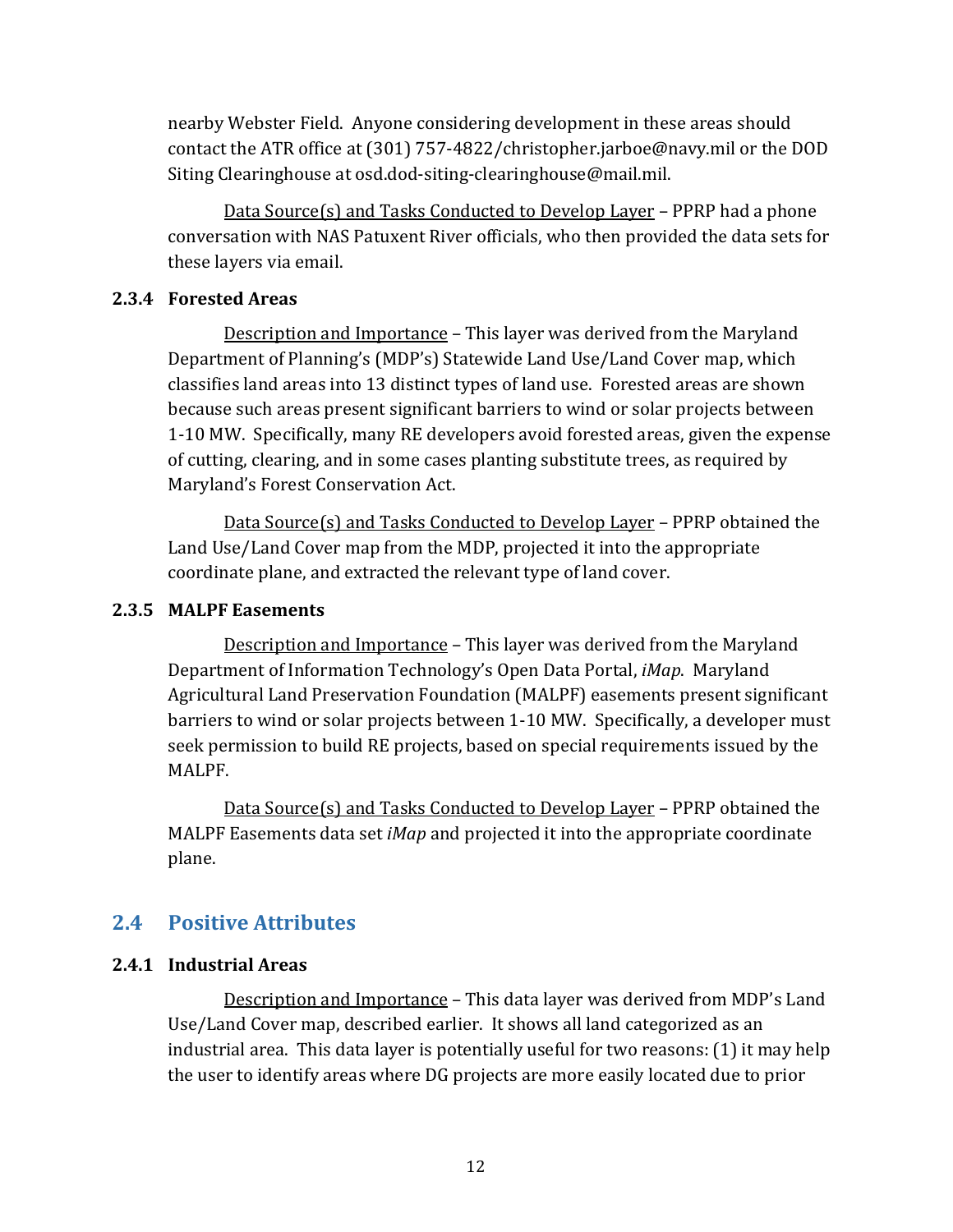disturbance and lack of nearby residential impacts; and (2) it may serve to indicate the presence of potential steam hosts for a CHP facility.

Data Source(s) and Tasks Conducted to Develop Layer – As described earlier, PPRP obtained the Land Use/Land Cover map from MDP, projected it into the appropriate coordinate plane, and integrated the relevant types of land use/land cover into GIS.

#### <span id="page-13-0"></span>**2.4.2 Landfills, Brownfields, Wastewater Treatment Plants**

Description and Importance – This data layer shows three types of sites that are often well-suited to DG and RE projects: landfills, brownfields, and wastewater treatment plants (WWTPs). Each of these sites commonly has large open areas that may not be suitable for commercial or residential development. Brownfields often have the added advantage of nearby substations that are already equipped to handle large power flows.

Data Source(s) and Tasks Conducted to Develop Layer – The data for this layer was derived from the MD Department of the Environment. PPRP projected the data set into the appropriate coordinate system and, in certain cases, PPRP added specific sites, based on input (the name of a facility, its address, and its type) from county officials.

#### <span id="page-13-1"></span>**2.4.3 CHP-type Buildings**

Description and Importance – This layer shows buildings that often have large electrical and thermal loads: hospitals, higher education facilities, federal government buildings, and correctional facilities. CHP systems can be cost-effective in such buildings, especially in the context of a building expansion or rehabilitation. Note: this layer is illustrative, not comprehensive. For example, it does not include large office buildings (i.e., office buildings larger than 100,000 square feet), even though they are the most common, potentially suitable sites for CHP systems in the State.

Data Source(s) and Tasks Conducted to Develop Layer – The data for this layer were provided by MDOT SHA's POI database. PPRP projected the data set into the appropriate coordinate system and maintained POIs that are relevant for CHP. In certain cases, PPRP added specific sites, based on input from county officials, which included the name of a facility, its address, and its building type.

## <span id="page-13-2"></span>**3.0 Screening Scenarios**

Early on in the development of SmartDG+, MEA and PPRP realized that certain screens were important to include but not necessarily applicable in the same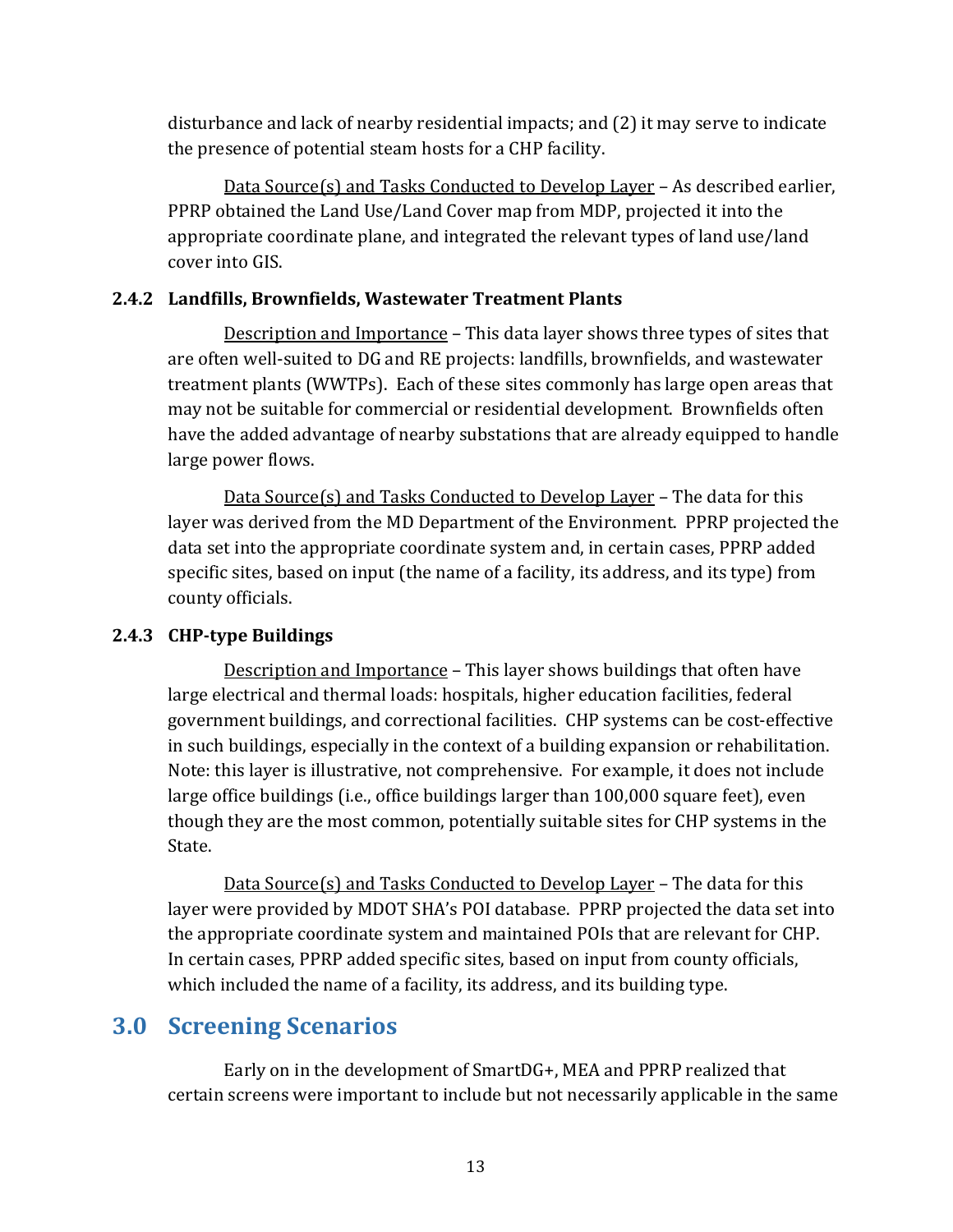manner to every potential user. MEA and PPRP decided to offer users four screening options related to infrastructure proximity and several additional screens that can be applied—individually or collectively—to any of the four primary scenarios. The rationale behind each set of options is further discussed below.

## <span id="page-14-0"></span>**3.1 Infrastructure Corridors**

To reflect DG and RE projects of different sizes and provide a measure of flexibility to accommodate developers with different tolerances for interconnection costs, PPRP created four screening options for infrastructure proximity:

- 1. Areas within one-half mile of a  $\leq$ 35 kV line (for 1-3 MW projects)
- 2. Areas within one mile of a  $\leq$ 35 kV line (for 1-3 MW projects)
- 3. Areas within one mile of a ≥69 kV line (for 3-10 MW projects)
- 4. Areas within two miles of a  $\geq 69$  kV line (for 3-10 MW projects)

## <span id="page-14-1"></span>**3.2 Forested Areas**

To enhance the usefulness of SmartDG+ to developers with different tolerances for construction costs and for communities with different priorities for forested areas, PPRP created two screening options related to land cover:

- 1. With forested areas (i.e., designated as forested in MDP's Land Use/Land Cover data set)
- 2. Without forested areas

As discussed in Section 2.2.3, projects in forested areas must compensate for tree losses, and doing so can significantly increase the project's total cost.

## <span id="page-14-2"></span>**3.3 County-Level Zoning and Protected Areas**

Neither county officials nor developers view county regulations as entirely inflexible or immutable. Changes to county regulations may take place at the county level as the result of dialogue about a specific project. Also, the Maryland Public Service Commission (Commission) can authorize the construction of generation projects larger than 2 MW by issuing a Certificate of Public Convenience and Necessity (CPCN) to a developer. When developers apply for CPCNs, the Commission takes into consideration local zoning ordinances and protected areas, among many factors. The Commission, however, may grant a CPCN to an applicant whose proposed project is in conflict with county regulations.